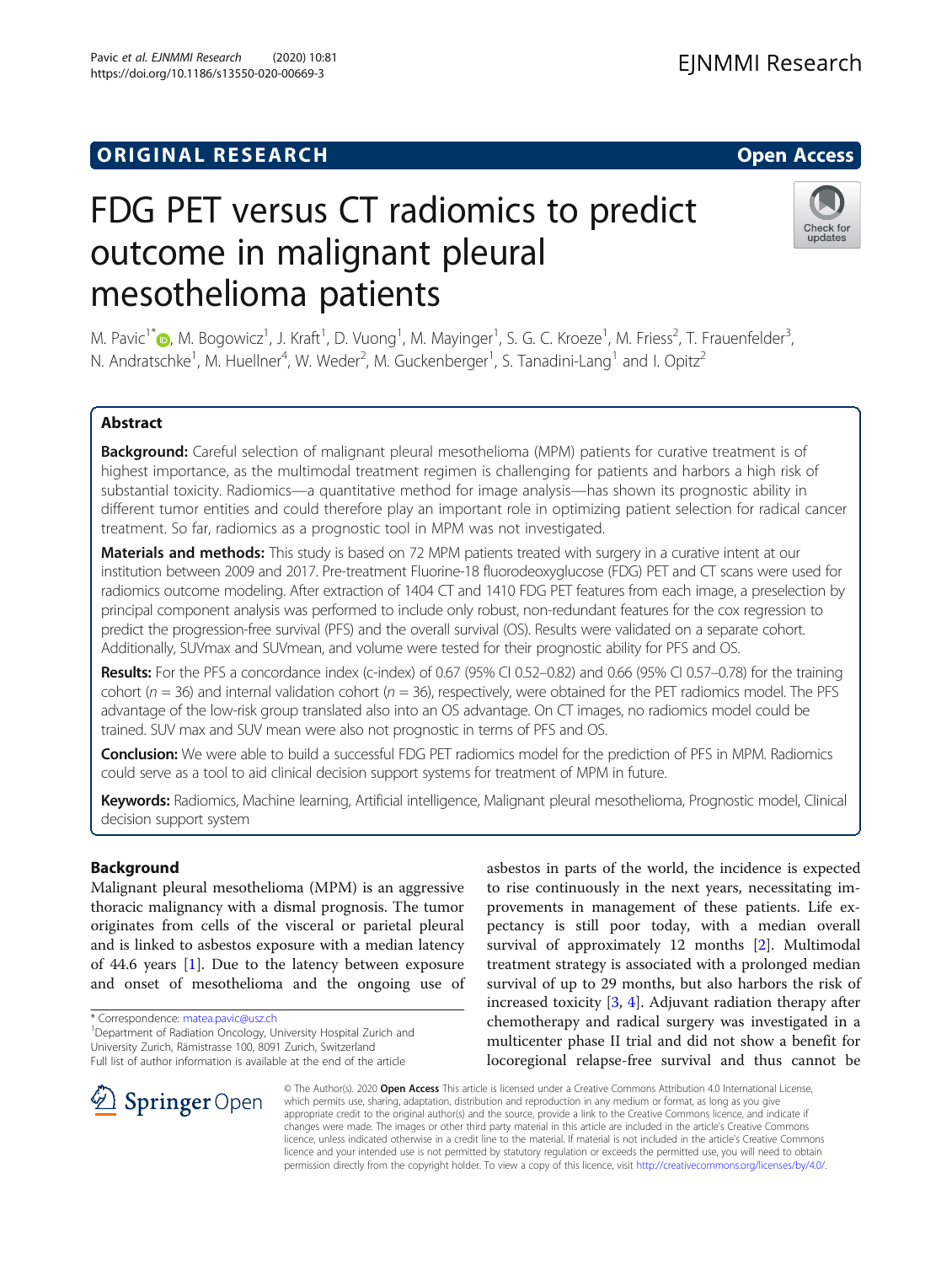considered as a standard adjuvant treatment for MPM patients [[5\]](#page-6-0). To date, most centers offer multimodal treatment consisting of (neo-)adjuvant chemotherapy in conjunction with maximal surgical cytoreduction [[6\]](#page-6-0). However, only a minor subset of all newly diagnosed patients is considered to be eligible for such radical surgery. The vast majority of patients receive palliative systemic therapy. Careful selection of appropriate candidates for a curatively intended and potentially toxic multimodal treatment is of highest importance, asking for prognostic factors and scores. There are some known clinical prognostic factors, such as the performance status and histology among others [[7](#page-6-0)], that are incorporated into the EORTC– prognostic score. Based on this, a discrimination of pleural mesothelioma patients into a good- and a poor-prognosis group is possible [\[8](#page-6-0)].

Recently, morphological features derived from medical images were discovered as additional important prognostic factors. Tumor volumetry and maximal pleural thickness on axial CT slices were prognostic in terms of median survival [[9](#page-6-0), [10](#page-6-0)]. The International Association for the Study of Lung Cancer (IASLC)/International Mesothelioma Interest Group (IMIG) database reported a correlation between the maximal pleural thickness on axial CT slices and T stage (according TNM 7th edition), overall stage, nodal stage, and survival  $[11]$  $[11]$ .

Radiomics is an advanced computational method to describe tumors in a more comprehensive way than simple measurements. Shape, intensity, and texture of a tumor are quantified on medical images through mathematical analysis, resulting in hundreds of extracted features [[12\]](#page-6-0). By applying mathematically defined filters, even more information can be extracted from images by, e.g., enhancing high and low frequency components of the images, such as edges and reduced noise. Radiomic signatures were shown to be prognostic for survival and local tumor control in multiple tumor entities [\[13](#page-6-0)]. However, MPM has not been investigated yet using this approach. The aim of our study was to analyze the prognostic ability of CT-based and Fluorine-18 fluorodeoxyglucose (FDG) PET-based radiomics models for the prediction of progression-free-survival (PFS) and overall survival (OS) in MPM patients undergoing a curative treatment approach.

## Methods

#### Studied population

In total, 72 MPM patients were studied retrospectively out of 123 patients referred for treatment to the University Hospital Zurich between 2009 and 2017. Clinical parameters and initial pre-therapeutic staging by FDG PET/CT were available. Confirmation of diagnosis by histological examination of biopsy specimens was available in all subjects. All patients underwent curative treatment consisting of at least aggressive surgery. Induction chemotherapy with platinum and pemetrexed, administered for 3 to 4 cycles, was performed in 60 out of 72 patients. Curative surgery was performed either by extrapleural pneumonectomy (EPP) or pleurectomy/decortication (P/D). The training and the validation cohort consisted of 36 patients each (split by date of treatment). Median follow-up was 51.9 months (22.4–70.5 months) and 24.1 months (13.5–39.8 months), overall survival (OS) was 21.5 months (2.6–74.8 months) and 23.7 months (5.9–39.8 months) and PFS was 11.3 (range 2.6– 51.9 months) and 11.7 (5.0–39.8 months) for training and validation cohort, respectively. Detailed patients' characteristics are provided in Table 1.

#### Image acquisition and definition of volumes

For all patients, pretreatment FDG PET and native CT scans were available. Blood glucose level was measured prior to FDG PET/CT. All PET scans were corrected for decay, attenuation, scatter, dead time, and random. Details on scanning parameters are provided in Table [2.](#page-2-0) To reduce variability in imaging acquisition between patients, non-contrast-enhanced CT scans were used as some patients did not receive contrast due to various reasons. Manual delineation of the primary tumors was performed by four radiation oncologists (with more than 3 years of experience) on co-registered CT and FDG PET images according to a study-specific protocol: all FDG PET-positive masses were included as well as FDG PET-negative but highly suspicious pleural thickenings, lung nodules, infiltrated pericardium and mediastinal extension on CT imaging. Pleural effusion and atelectasis were excluded. Contouring was performed either in Eclipse (Varian Medical Systems VR, Palo Alto, CA) or MIM Vista (Version 6.7.9, MIM Software Inc. VR, Cleveland, OH).

|                                                               | Training cohort ( $n = 36$ ) | Validation<br>cohort ( $n = 36$ ) |
|---------------------------------------------------------------|------------------------------|-----------------------------------|
| Age (range)                                                   | 64 (40-67)                   | 66 (49-76)                        |
| Gender (%)<br>- Male<br>- Female                              | 34 (94)<br>2(6)              | 30 (83)<br>6(17)                  |
| Histology (%)<br>- Epithelioid<br>- Biphasic<br>- Sarcomatoid | 31 (86)<br>4(11)<br>1(3)     | 30(83)<br>5(14)<br>1(3)           |
| Surgery (%)<br>$- P/D$<br>$-$ FPP                             | 23 (64)<br>13 (36)           | 30(83)<br>6(17)                   |
| Induction chemotherapy (%) 25 (69)                            |                              | 35 (97)                           |

P/D pleurectomy/decortication, EPP extrapleural pneumonectomy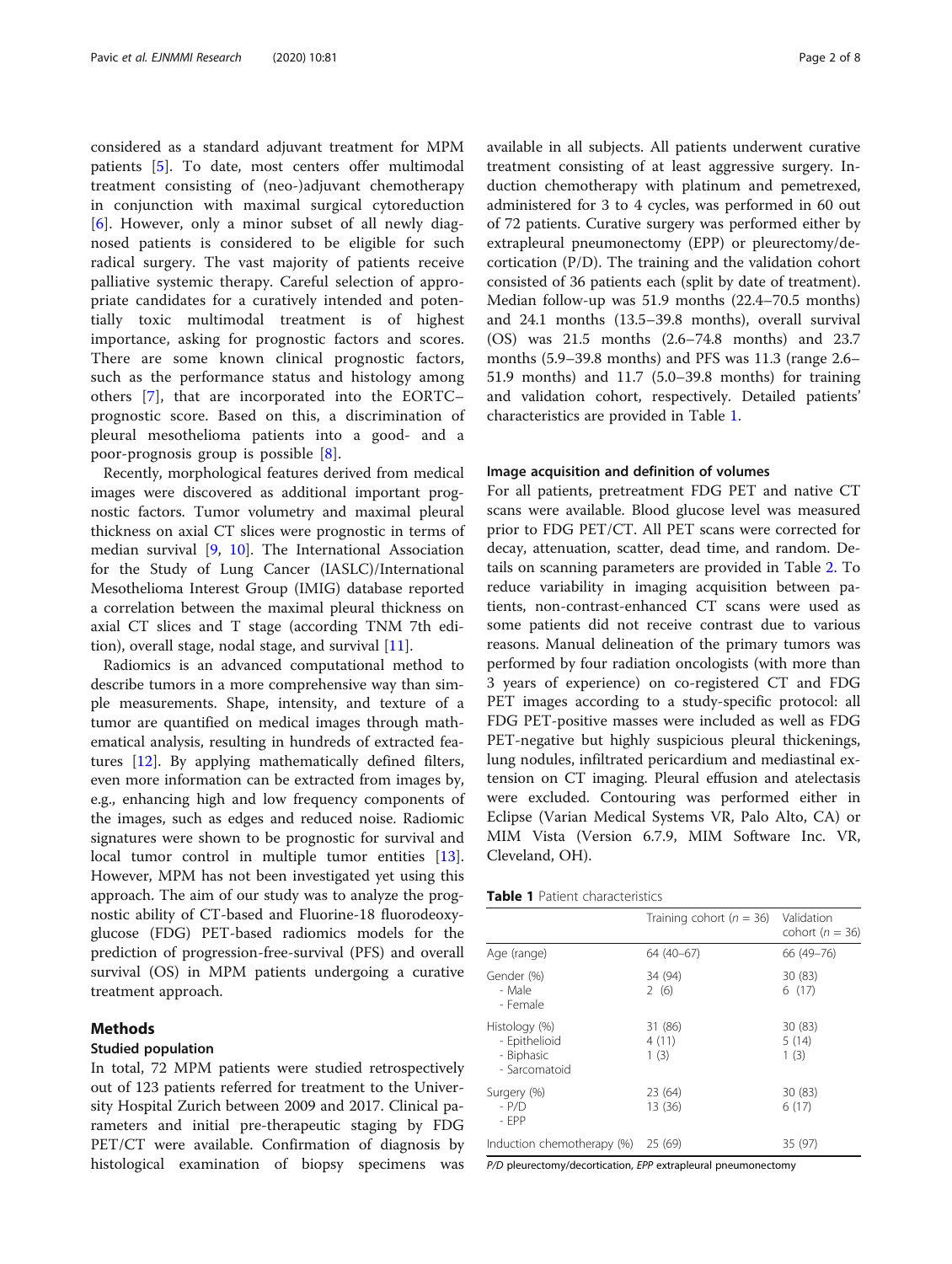#### <span id="page-2-0"></span>Table 2 Scanning parameters

| Scanning characteristics/parameters                      | Training cohort $(= 36)$                                                                                                      | Validation cohort $(= 36)$                                                                                                                                                                                                    |
|----------------------------------------------------------|-------------------------------------------------------------------------------------------------------------------------------|-------------------------------------------------------------------------------------------------------------------------------------------------------------------------------------------------------------------------------|
| CT scanners                                              | Siemens Biograph40 ( $n = 9$ )<br>GE Discovery STE $(n = 7)$<br>GE Discovery 690 ( $n = 15$ )<br>GE Discovery VCT ( $n = 5$ ) | Siemens Biograph40 ( $n = 16$ )<br>Siemens Biograph128 ( $n = 4$ )<br>GE Discovery STE $(n = 3)$<br>GE Discovery 690 ( $n = 3$ )<br>GE Discovery VCT ( $n = 7$ )<br>GE Discovery 600 ( $n = 1$ )<br>GE Discovery MI $(n = 2)$ |
| - Slice thickness (mm)                                   | $2.5 - 4$                                                                                                                     | $1.25 - 3.27$                                                                                                                                                                                                                 |
| - In-plane resolution (mm)                               | $0.98 - 1.52$                                                                                                                 | $0.98 - 1.52$                                                                                                                                                                                                                 |
| $-kV$                                                    | 100; 120; 140                                                                                                                 | 100; 120; 140                                                                                                                                                                                                                 |
| - mAs                                                    | $62 - 402$                                                                                                                    | $23 - 136$                                                                                                                                                                                                                    |
| - Reconstruction kernel                                  | Soft kernel ( $n = 33$ )<br>Sharp kernel ( $n = 3$ )                                                                          | Soft kernel ( $n = 20$ )<br>Sharp kernel ( $n = 16$ )                                                                                                                                                                         |
| PET scanners                                             | Siemens Biograph40 ( $n = 9$ )<br>GE Discovery STE $(n = 7)$<br>GE Discovery 690 ( $n = 15$ )<br>GE Discovery VCT ( $n = 5$ ) | Siemens Biograph40 ( $n = 15$ )<br>Siemens Biograph128 ( $n = 4$ )<br>GE Discovery STE $(n = 3)$<br>GE Discovery 690 ( $n = 4$ )<br>GE Discovery VCT ( $n = 7$ )<br>GE Discovery 600 ( $n = 1$ )<br>GE Discovery MI $(n = 2)$ |
| - Slice thickness (mm)                                   | $2.5 - 4$                                                                                                                     | $2 - 3.27$                                                                                                                                                                                                                    |
| - In-plane resolution (mm)                               | $2.73 - 5.47$                                                                                                                 | $2.73 - 5.47$                                                                                                                                                                                                                 |
| - Administered FDG activity (MBq), median (range)        | 337.5 (188-417)                                                                                                               | 316.3 (204.1-408)                                                                                                                                                                                                             |
| - Delay between administration of FDG and scanning (min) | $46.1 - 85.6$                                                                                                                 | 49.8-91.1                                                                                                                                                                                                                     |
| - Reconstruction algorithm                               | $3D$ OSFM $(n = 18)$                                                                                                          | $3D$ OSFM $(n = 24)$                                                                                                                                                                                                          |

kV kilovolt, mAs milliampere-second, MBq Mega Becquerel, OSEM ordered subset expectation maximization., PSF point spread function modeling

## Image pre-processing and radiomics analysis

The in-house developed radiomics software Z-rad written in Python programing language (version 2.7.6) was used to analyze the 3D images by extracting shape, intensity, texture, and wavelet features. This software package was benchmarked in the Image Biomarker Standardization Initiative [\[14\]](#page-7-0). For intensity, texture, and wavelet analysis, images were resized to cubic voxels of 3.3 mm in CT and 5.5 mm in PET using linear interpolation. These voxel sizes correspond to the most common image resolution in CT (sagittal) or PET (axial). Additionally, Hounsfield units (HU) range − 300 to 200 in CT was applied to limit the analysis to tumor tissue only. These adapted CT contours were then transferred to the PET images. To quantify the texture and wavelet, images were discretized to equally spaced bins of 5 HU in CT and 0.25 SUV in FDG PET.

In total, 1404 features from CT images and 1410 features from FDG PET images were extracted, according to Pavic et al [[15\]](#page-7-0). All details on definitions and description of analyzed features are provided in that paper and online on the website giving a detailed overview on the radiomics software including code and definition of features [[16\]](#page-7-0). Six additional features for the FDG PET imaging described volumes exhibiting metabolism above certain threshold of the maximum SUV (metabolic tumor volume 20%, 30%, 40%, 50%, 60%, 70%). To account for differences in contouring between the different observers, only stable features irrespective of differences in tumor contouring were considered for further analysis. For CT images, this analysis was done on 11 cases out of the entire cohort in a previous work and a detailed list of all extracted as well all stable CT features used for modeling is provided in supplementary material of the above-mentioned inter-observer delineation variability study  $[15]$  $[15]$ . For FDG PET images, the analysis on stable features was done prior to feature extraction on the same 11 MPM cases and following the same procedure as for the CT study. In brief, for each region of interest, the radiomics analysis was performed and consistency of the three respective results was tested using the intraclass correlation coefficient (ICC), whereupon an  $ICC > 0.8$  was accepted as a value to indicate robustness [[17\]](#page-7-0). The description of procedures is detailed in a publication on CT scans by Pavic et al. [[15\]](#page-7-0).

3D OSEM with PSF  $(n = 12)$ 

#### Statistical analysis

3D OSEM with PSF  $(n = 18)$ 

Statistical analysis was performed in R (version 3.3.2). OS and PFS were determined from the date of initial diagnosis. First, features with more than 20% missing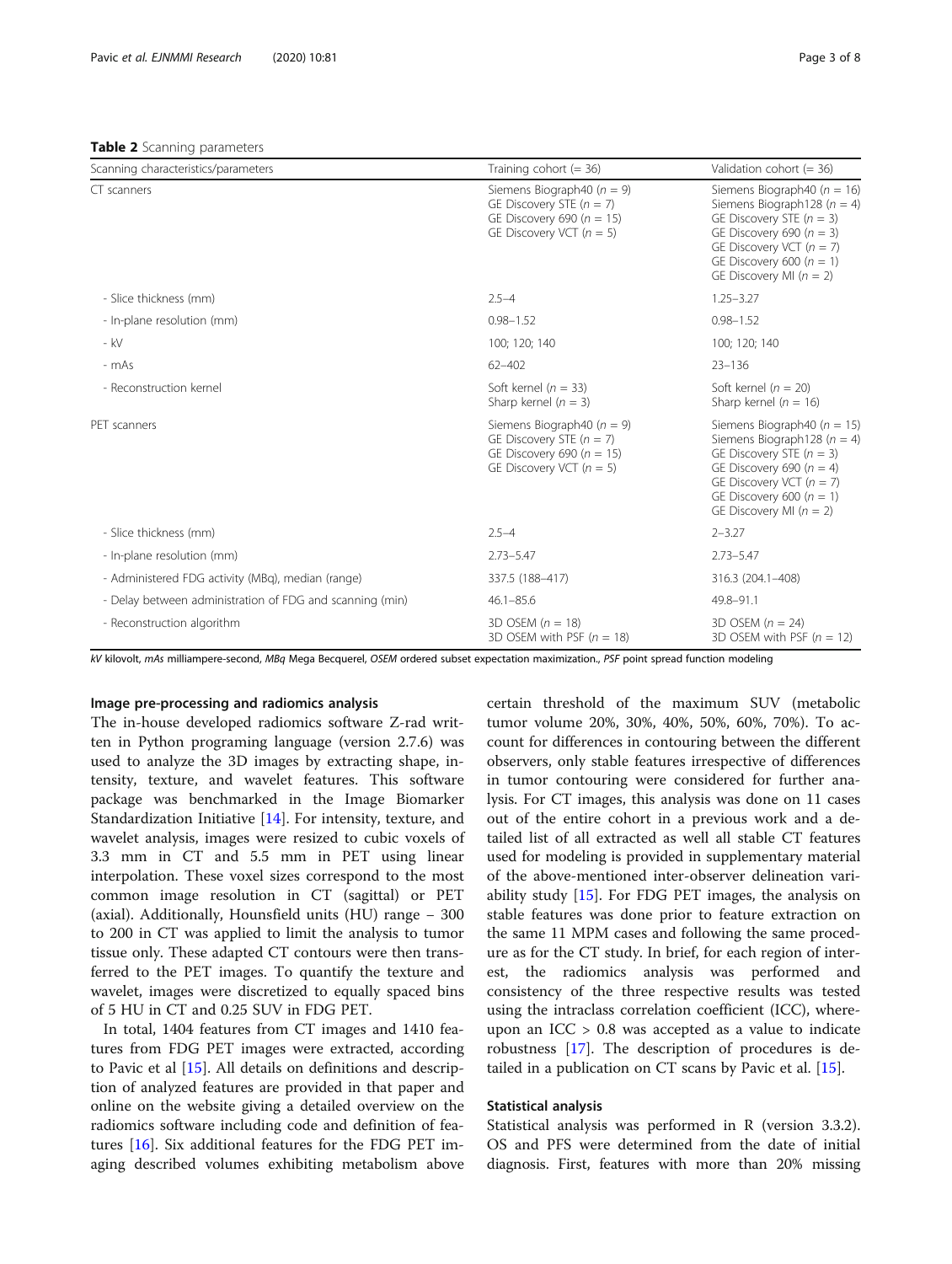values or low variability were excluded from the analysis. The remaining features were grouped using principal component analysis, and the Horn method was used for definition of the optimal number of retained components [[18](#page-7-0)]. Univariable Cox regression analysis was applied to determine prognostic value of correlated features. Per principal component related group, the feature with the highest Concordance Index (c-index), and corresponding false discovery rate  $< 0.25$  in the univariable Cox regression was selected. The prognostic non-redundant features (one feature per principal component group) were entered in the multivariate Cox regression analysis with backward selection of variables using Akaike information criterion. For the split into risk groups, we used 80th percentile of the predictions in the training cohort, yielding a threshold of 0.35. We have chosen the split percentile based on the most significant result in the training cohort. The model was validated in the separate cohort of 36 patients. The risk group stratification was studied with the G-rho test. A p value below 0.05 was considered significant.

In order to test the added value of a radiomics analysis over routinely gathered information by PET-CT, that was already shown to have prognostic value, we calculated the prognostic power of standard uptake value (SUV) max and SUV mean and of volume for PFS and OS [\[9](#page-6-0), [19](#page-7-0)] (Fig. 1).

### Results

#### Robustness of FDG PET-radiomics

In the cohort of 11 MPM patients, on which the stability of CT radiomics results according to the inter-observer delineation variability was tested previously, 780 out of 1410 FDG PET features (55.3%) were stable against variability in tumor segmentation. The stable features included 1 shape (5.6% shape features), 20 intensity (87% intensity features), 82 texture (59.9% texture features), and 677 wavelet features (55% wavelet features). Additional file [1](#page-6-0): Tables 1, 2, 3, and 4 provide the full list of stable features.

#### CT radiomics model

For the PFS, dimensionality reduction by PCA derived five groups of correlated features in the training cohort. Only one group contained features with a good discriminative power. The final model consisted of one radiomic feature: "LHH GLRLM long run high grey level emphasis" (a wavelet feature).

For the OS, dimensionality reduction by PCA derived five groups of correlated features, that all contained features with a good discriminative power. After backward selection, the final model consisted of three radiomic features: "GLSZM grey level non-uniformity" (a texture feature),"HLH GLCM homogeneity" (a wavelet feature), and "LHH intensity range" (a wavelet feature). However, for both PFS and OS, the model could not be successfully validated (see Table [3\)](#page-4-0). Thus, no CT radiomics model with a good prognostic ability could be generated.

#### FDG PET radiomics model

For the PFS, dimensionality reduction by PCA resulted in three groups of correlated FDG PET features in the training cohort. All three groups contained features with a good discriminative power. After backward selection, the final model consisted of three radiomic features: "HLH intensity range," "HLH GLSZM high grey level zone emphasis," and "HLH GLCM maximal correlation coefficient." All three features represent wavelet features. The model performance was first estimated in 5-fold cross validation in the training cohort with a mean cindex of 0.67 (95% CI 0.52–0.82). The performance of the model for the validation cohort showed a good prognostic power with a c-index of 0.66 (95% CI 0.57–0.78). The model splits the patients into groups with significantly different PFS in the training  $(11 \text{ vs. } 7 \text{ months}, p)$ 0.05) as well as in the validation (12.5 vs. 9 months,  $p \lt \theta$ 0.001) cohort (see Fig. [2\)](#page-4-0). Our PFS PET radiomics prognostic model showed also good discrimination for OS with c-index = 0.66 (95% CI 0.52–0.80). Details for the Cox model are provided in Additional file [3](#page-6-0) in supplementary material.

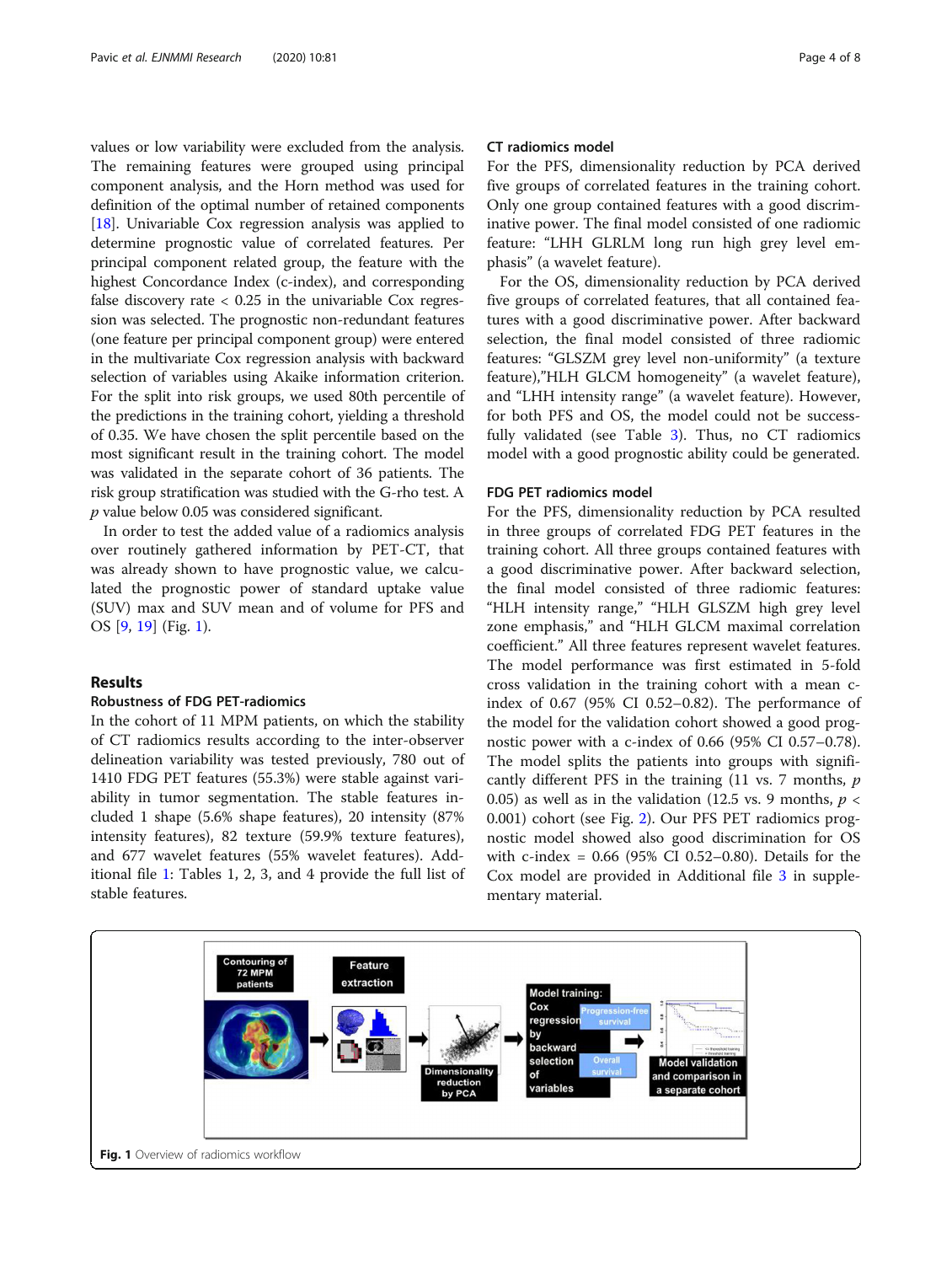<span id="page-4-0"></span>Table 3 Overview of modeling results

| Performance of model                                      | PFS                                                | OS                                               |
|-----------------------------------------------------------|----------------------------------------------------|--------------------------------------------------|
| FDG PET-model, c-index (95% CI)<br>Training<br>Validation | $0.67$ $(0.52 - 0.82)$<br>$0.66$ ( $0.57 - 0.78$ ) | $0.72$ $(0.62 - 0.84)$<br>$0.47(0.36 - 0.62)$    |
| CT-model, c-index (95% CI)<br>Training<br>Validation      | $0.66$ $(0.56 - 0.76)$<br>$0.54(0.44 - 0.67)$      | $0.71(0.59 - 0.80)$<br>$0.59(0.47 - 0.74)$       |
| SUVmax, c-index (95% CI)<br>Training<br>Validation        | $0.55(0.44 - 0.60)$                                | $0.54(0.42 - 0.68)$                              |
| SUVmean, c-index (95% CI)<br>Training<br>Validation       | $0.52(0.40 - 0.66)$                                | $0.52(0.40 - 0.66)$                              |
| Volume, c-index (95% CI)<br>Training<br>Validation        | $0.60(0.49 - 0.73)$<br>$0.57(0.48 - 0.67)$         | $0.62$ $(0.52 - 0.72)$<br>$0.63$ $(0.50 - 0.75)$ |

PFS progression-free-survival, OS overall survival

For the OS, dimensionality reduction by PCA resulted in three groups of correlated FDG PET features in the training cohort. All three groups contained features with a good discriminative power. After backward selection, the final model consisted of two radiomic features: "LHH GLSZM small zone high grey level emphasis" and "LLL GLCM information measures of correlation 2"—both representing wavelet features. The model performance first estimated in 5-fold cross validation in the training cohort showed a mean c-index of 0.72 (95% CI 0.62–0.84). The performance of the model for the validation cohort showed a poor prognostic power with a c-index of 0.47 (95% CI 0.36–0.62).

## SUV and volume results

For the PFS and OS, the performance of SUVmax was cindex =  $0.55$  (0.44–0.60) and c-index =  $0.54$  (0.42–0.68), respectively. Performance of SUVmean for PFS was cindex =  $0.52$  (0.40–0.66) and for OS c-index =  $0.48$  (0.39– 0.61). Thus, on the training cohort, no prognostic model could have been built based on SUVmax and SUVmean.

The volume-based model showed no prognostic performance for PFS with a c-index of 0.60 (0.49– 0.73) and a c-index of 0.57 (0.48–0.67) for the training and validation cohort, respectively. Yet, for the OS, the model was prognostic with a c-index of 0.62 (0.52–0.72) and a c-index of 0.63 (0.50–0.75) for the training and validation cohort, respectively (see Additional file [2:](#page-6-0) Figure 1). See Table 3 for an overview of results.

## Discussion

We were able to train a radiomics model on pretreatment FDG PET images being predictive for the PFS.

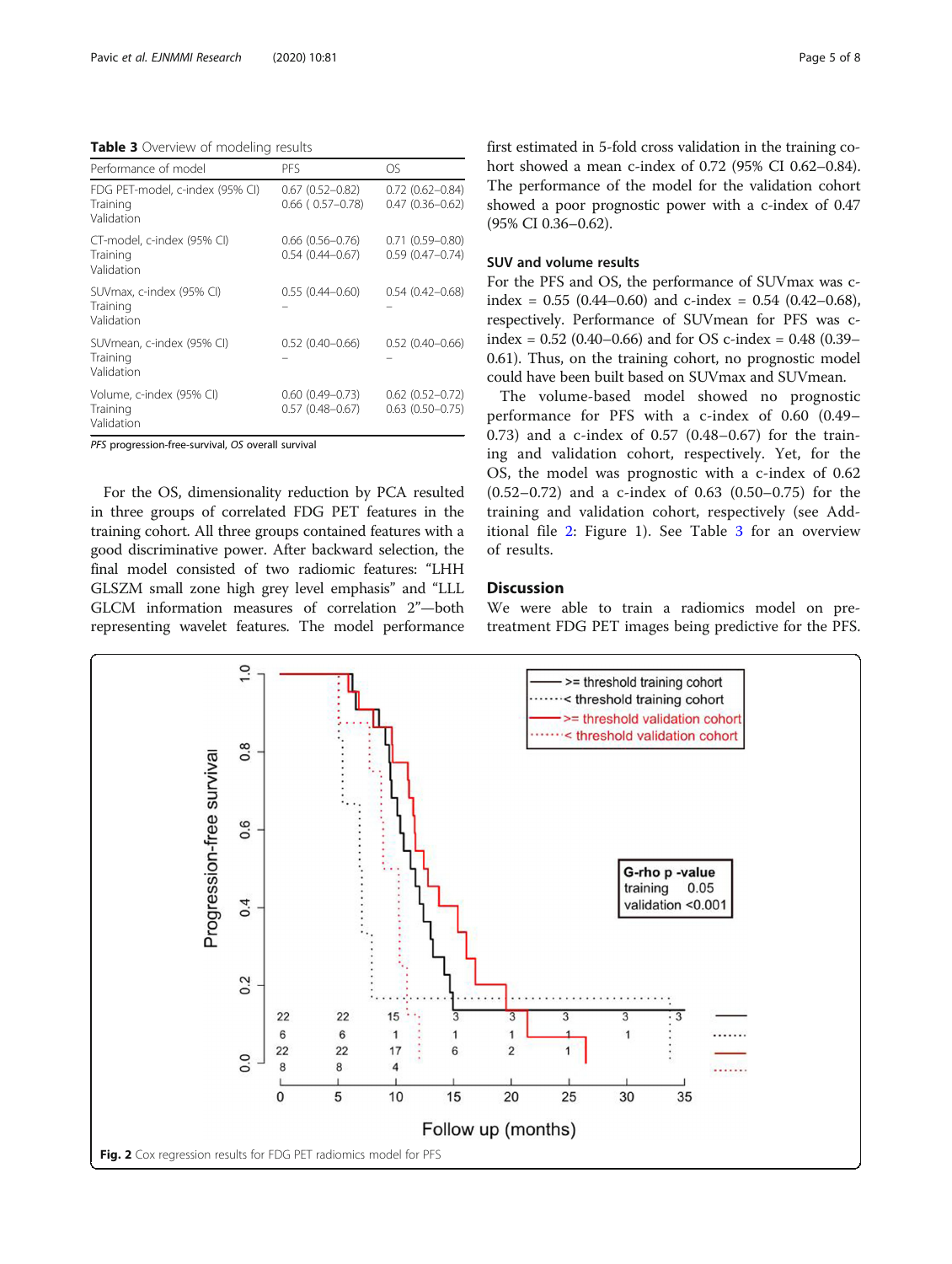The significant but in terms of absolute numbers moderate PFS advantage translated also into an OS difference when applying the radiomics model developed on the PFS to test for the OS differentiation. On the contrary, a simple model based on SUVmax or SUVmean had no prognostic power for PFS nor OS. Volume was prognostic for the OS but showed lower c-index than the FDG PET radiomics-based PFS model.

The ability of radiomics on CT and MRI images to support the diagnostic process of differentiation between benign and malignant pleural lesions has recently been proposed with an AUC of 0.92 for the CT model and AUC of 0.87 for the MR model [\[20\]](#page-7-0). However, to the best of our knowledge, no radiomics model for outcome prediction in pleural mesothelioma patients has been reported yet. The Multimodality Prognostic Score (MMPS; range 0–4) was generated to identify patients which may benefit most from an aggressive multimodal treatment  $[10]$  $[10]$ . Using the following prognostic factors, the MMPS could distinguish patients with different prognosis in terms of OS: tumor volume pre-chemotherapy (pre- $(TTX)$  > 500 ml,  $CRP$  pre- $CTX$  > 30 mg/l, nonepithelioid histology in pre-CTX biopsy, and progressive disease according to modified RECIST criteria [[21\]](#page-7-0). Patients with a MMPS of  $\geq$  3 did experience a significantly shorter OS. Our cohort consisted of patients all being eligible for aggressive surgery, and we had no patient with an MMPS of  $\geq 3$  included—therefore, a comparison of the radiomics model with the MMPS score is not possible. The MMPS allows selection of patients for referral to surgery after induction chemotherapy. Our radiomics model was developed on medical images acquired before any treatment was initiated and could therefore in future contribute to a prediction model and decision-support system for individualized treatment strategy before initiation of induction chemotherapy. A notable advantage of prediction models based on images is that these medical images are routinely acquired for diagnostic purposes—the ASCO guidelines recommend an FDG PET/ CT as staging method for all MPM patients considered candidates for definitive surgical resection [\[6](#page-6-0)]—and therefore are available for all patients without the need for an additional procedure.

The final FDG PET radiomics model for prediction of PFS comprised three wavelet features, "HLH intensity range," "HLH GLSZM high grey level zone emphasis," and "HLH GLCM maximal correlation coefficient." All the features in the final model were extracted from the HLH wavelet map [\[22\]](#page-7-0). The HLH wavelet filtering emphasizes the SUV heterogeneity in 2 out of 3 dimensions. The maximal correlation coefficient is a correlation measure and high grey level zone emphasis takes high values in the images with larger patches of high intensity. For both of those features, higher values were associated with worse prognosis. The intensity range corresponds to the range of wavelet coefficients in the ROI. In contrary to other features, the lower intensity range was associated with worse prognosis.

A strength of our study is the implementation of radiomics for MPM. This tumor is characterized by a very heterogeneous shape and diffuse growth along the pleura and frequent infiltration of thoracic structures. Therefore, this tumor is difficult for contouring. A prerequisite for implementation of a radiomics model as a decision-making tool into clinical routine is robustness of every individual step in the process—one important step in the radiomics workflow is segmentation of the region of interest. Inter-observer variability in contouring of the tumor was investigated for several sites and can be substantial [[23](#page-7-0), [24](#page-7-0)]. To account for this uncertainty, we used only features in our model, which are robust irrespective of variations in contouring [\[15](#page-7-0)]. In total, 505 features were used for CT and 780 for FDG PET radiomics in the current analysis. Thus, a higher proportion of FDG PET features was stable compared to CT features. The potential reason for the higher percentage of stable features lies within the imaging modality itself: high-FDG uptake in PET images is quite apparent and contouring variability is expected to occur mainly in rim regions where low-FDG uptake or blurring is present. This rim region represents only a minor sub-volume compared to the whole FDG uptake area and therefore, uncertainties in this region do not lead to a high variability of radiomics results. Another possible factor is the bigger voxel size of 5.5 mm in FDG PET compared to 3.3 mm in CT images.

As already stated, various factors can influence image quality and therefore have an impact on the results of a radiomics model on CT as well as on FDG PET images [[25](#page-7-0)–[31](#page-7-0)]. Acquisition of FDG PET/CT was done on different machines with different parameter settings, which can affect the robustness of radiomic features [\[32](#page-7-0)]. Unfortunately, a small size of subcohorts with homogenous acquisition and reconstruction protocols prevented us from studying this effect in more detail or to apply correction methods, such as ComBat [\[33](#page-7-0)]. However, our dataset represent the real-life data heterogeneity. Retrospective nature of data collection together with rapid development of detector technology and reconstruction methods makes collection of large and homogenous datasets difficult. Therefore, we think that the recently introduced, specialized PET radiomics phantoms depicting heterogeneity of PET tracer uptake are key tools for robustness studies  $[32]$  $[32]$ . One further limitation of this study is the low patient number analyzed. In total, 505 CT features and 780 FDG PET features were analyzed for 36 patients in the training cohort. This leads to the risk of overfitting because we have little data for the number of analyzed variables [\[34\]](#page-7-0). Furthermore, we only used a multivariate logistic regression to assess the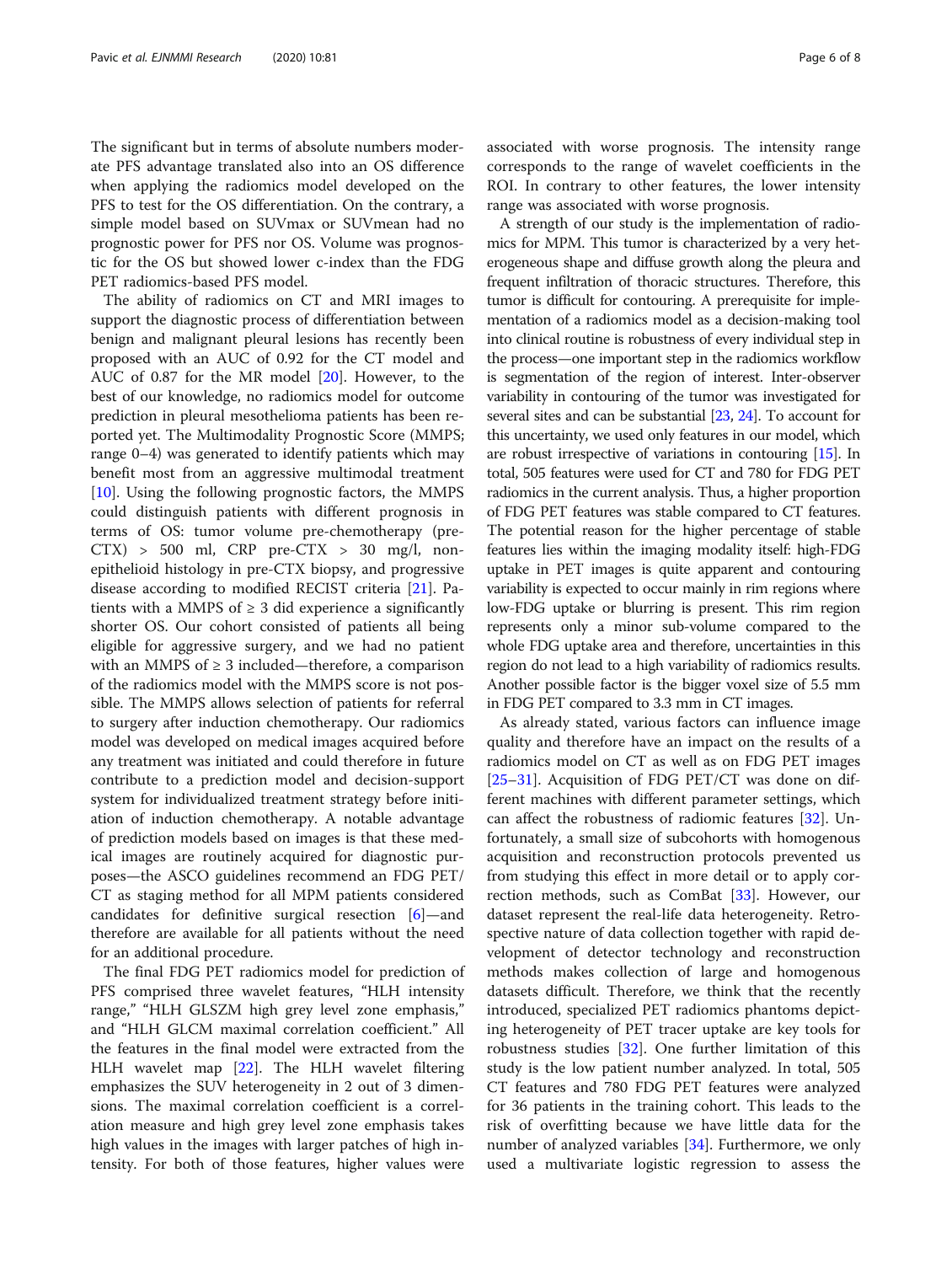<span id="page-6-0"></span>relation of radiomics results with patient outcome. As the prediction of PFS in MPM patients is a complex task with possible need for more predictor variables, a more complex model would eventually perform better in terms of outcome prediction. However, with our limited number of subjects, such an analysis was not possible and would require a much larger cohort—potentially requiring a multi-institutional project.

## Conclusions

We could show the prognostic potential of a FDG PETbased radiomics model for PFS in MPM patients on pretreatment images. No CT-based model with sufficient discriminative power could be built. Radiomics could serve as a tool to aid decision support systems for treatment of patients with MPM—a malignancy whose curatively intended multimodal treatment can be challenging for patients, therefore, asking for a careful selection of appropriate candidates. However, further analysis with inclusion of more data in a multi-centric setting is recommended to validate the model.

#### Supplementary information

Supplementary information accompanies this paper at [https://doi.org/10.](https://doi.org/10.1186/s13550-020-00669-3) [1186/s13550-020-00669-3](https://doi.org/10.1186/s13550-020-00669-3).

Additional file 1: Stable FDG PET features.

Additional file 2: Figure 1. Cox regression model for volume for OS. Additional file 3. Details on the multivariate Cox regression model for

FDG PET radiomics.

#### Abbreviations

MPM: Malignant pleural mesothelioma; PFS: Progression-free survival; OS: overall survival; FDG: Fluorine-18 fluorodeoxyglucose; HU: Hounsfield units; ICC: Intraclass correlation coefficient; SUV: Standard uptake value; MMPS: Multimodality Prognostic Score

#### Acknowledgements

Not applicable.

#### Authors' contributions

All authors contributed substantially to this work (concept and design, acquisition, analysis and interpretation of data, drafting, and revising of manuscript: MP and MB. Concept and design, interpretation of data, and revising of the manuscript: TF, NA, MH, WW, MG, STL, and IO. Acquisition of data and revising of manuscript: JK, DV, MM, SK, and MF). All authors read and approved the final version of the manuscript and this submission.

#### Funding

This work was supported by funds of the clinical research priority programme (CRPP), artificial intelligence in oncological imaging' of the University of Zurich.

#### Availability of data and materials

The datasets generated and analyzed during the current study are not publicly available but are available from the corresponding author on reasonable request.

#### Ethics approval and consent to participate

The study protocol was approved by the local ethics committee (KEK-ZH-Nr. 2015-0171). As this study was of retrospective nature, a consent form was waived by the local ethics committee.

#### Consent for publication

Not applicable.

#### Competing interests

M.H.: research grants and speaker's fees from GE Healthcare. N.A.: advisory duties for AstraZeneca, Deniopharm. Speaker's duty for AstraZeneca, Deniopharm, Brainlab, ViewRay. Research support by Brainlab, ViewRay. All other authors declare that they have no competing interests.

#### Author details

<sup>1</sup>Department of Radiation Oncology, University Hospital Zurich and University Zurich, Rämistrasse 100, 8091 Zurich, Switzerland. <sup>2</sup>Department of Thoracic Surgery, University Hospital Zurich and University Zurich, Rämistrasse 100, 8091 Zurich, Switzerland. <sup>3</sup>Institute of Diagnostic and Interventional Radiology, University Hospital Zurich and University Zurich, Rämistrasse 100, 8091 Zurich, Switzerland. <sup>4</sup>Department of Nuclear Medicine, University Hospital Zurich and University Zurich, Rämistrasse 100, 8091 Zurich, Switzerland.

#### Received: 22 April 2020 Accepted: 2 July 2020 Published online: 13 July 2020

#### References

- Marinaccio A, Binazzi A, Cauzillo G, Cavone D, Zotti RD, Ferrante P, et al. Analysis of latency time and its determinants in asbestos related malignant mesothelioma cases of the Italian register. Eur J Cancer. 2007;43(18):2722–8.
- 2. Mazurek JM, Syamlal G, Wood JM, Hendricks SA, Weston A. Malignant mesothelioma mortality - United States, 1999-2015. MMWR Morb Mortal Wkly Rep. 2017;66(8):214–8.
- 3. Krug LM, Pass HI, Rusch VW, Kindler HL, Sugarbaker DJ, Rosenzweig KE, et al. Multicenter phase II trial of neoadjuvant pemetrexed plus cisplatin followed by extrapleural pneumonectomy and radiation for malignant pleural mesothelioma. J Clin Oncol. 2009;27(18):3007–13.
- 4. Thieke C, Nicolay NH, Sterzing F, Hoffmann H, Roeder F, Safi S, et al. Longterm results in malignant pleural mesothelioma treated with neoadjuvant chemotherapy, extrapleural pneumonectomy and intensity-modulated radiotherapy. Radiation oncology (London, England). 2015;10:267.
- 5. Stahel RA, Riesterer O, Xyrafas A, Opitz I, Beyeler M, Ochsenbein A, et al. Neoadjuvant chemotherapy and extrapleural pneumonectomy of malignant pleural mesothelioma with or without hemithoracic radiotherapy (SAKK 17/ 04): a randomised, international, multicentre phase 2 trial. The Lancet Oncology. 2015;16(16):1651–8.
- 6. Kindler HL, Ismaila N, III SGA, Bueno R, Hesdorffer M, Jahan T, et al. Treatment of malignant pleural mesothelioma: American Society of Clinical Oncology Clinical Practice Guideline. 2018;36(13):1343-1373.
- 7. Pass HI, Giroux D, Kennedy C, Ruffini E, Cangir AK, Rice D, et al. Supplementary prognostic variables for pleural mesothelioma: a report from the IASLC Staging Committee. J Thorac Oncol. 2014;9(6):856–64.
- 8. Curran D, Sahmoud T, Therasse P. Meerbeeck Jv, Postmus PE, Giaccone G. Prognostic factors in patients with pleural mesothelioma: the European Organization for Research and Treatment of Cancer experience. 1998;16(1): 145–52.
- 9. Pass HI, Temeck BK, Kranda K, Steinberg SM, Feuerstein IR. Preoperative tumor volume is associated with outcome in malignant pleural mesothelioma. J Thorac Cardiovasc Surg. 1998;115(2):310–7 discussion 7-8.
- 10. Opitz I, Friess M, Kestenholz P, Schneiter D, Frauenfelder T, Nguyen-Kim TDL, et al. A new prognostic score supporting treatment allocation for multimodality therapy for malignant pleural mesothelioma: a review of 12 years' experience. J Thorac Oncol. 2015;10(11):1634–41.
- 11. Nowak AK, Chansky K, Rice DC, Pass HI, Kindler HL, Shemanski L, et al. The IASLC Mesothelioma Staging Project: Proposals for Revisions of the T Descriptors in the forthcoming eighth edition of the TNM classification for pleural mesothelioma. J Thorac Oncol. 2016;11(12):2089–99.
- 12. Lambin P, Rios-Velazquez E, Leijenaar R, Carvalho S, van Stiphout RGPM, Granton P, et al. Radiomics: Extracting more information from medical images using advanced feature analysis. European Journal of Cancer. 2012; 48(4):441–6.
- 13. Keek SA, Leijenaar RT, Jochems A. Woodruff HC. A review on radiomics and the future of theranostics for patient selection in precision medicine. 2018; 91(1091):20170926.